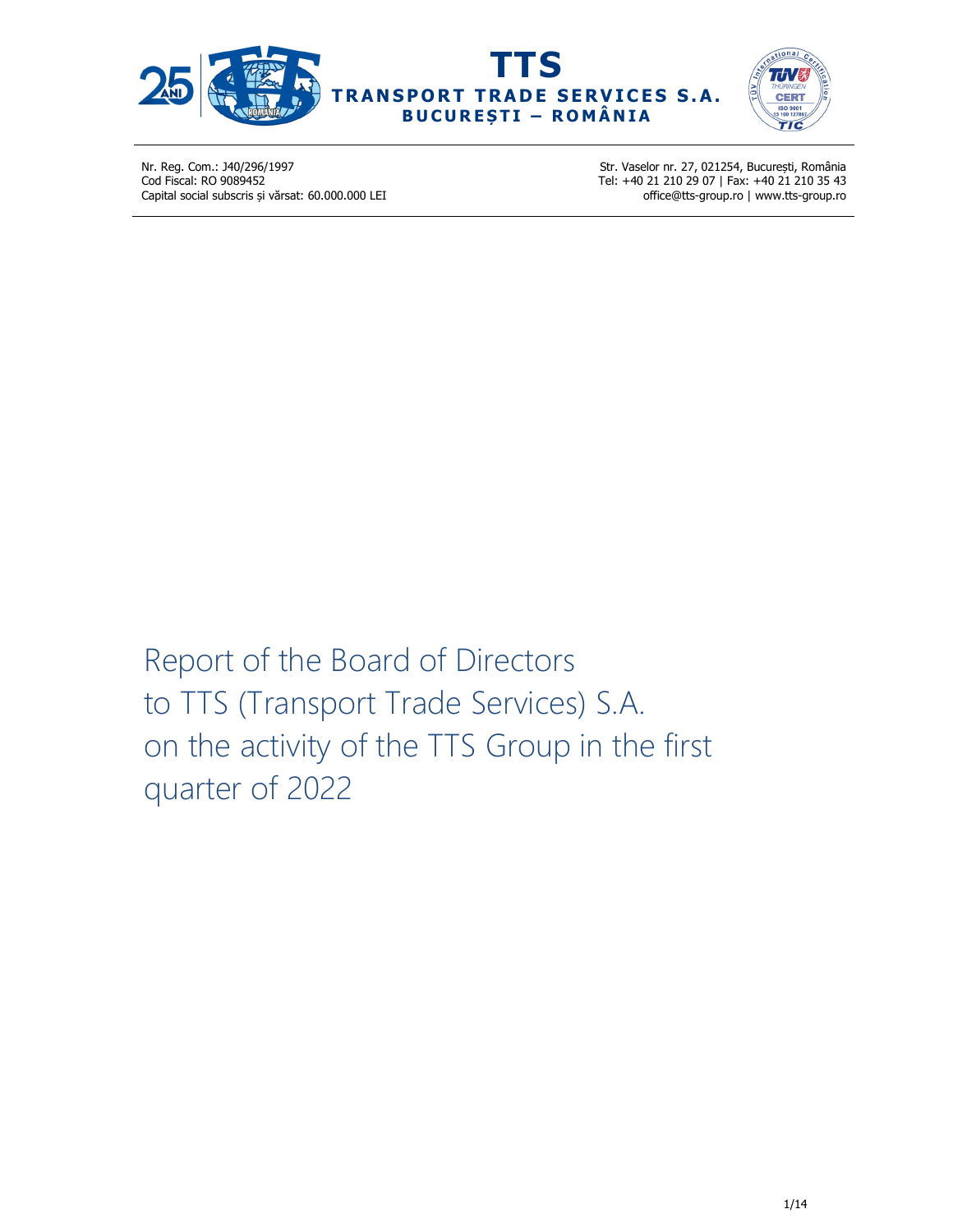





Str. Vaselor nr. 27, 021254, București, România Tel: +40 21 210 29 07 | Fax: +40 21 210 35 43 office@tts-group.ro | www.tts-group.ro

# **Contents**

| 1.                                                                                                 |  |
|----------------------------------------------------------------------------------------------------|--|
|                                                                                                    |  |
| 1.2.TTS Group recorded over 22% increase in consolidated sales in Q1 2022, but profitability       |  |
| 2.                                                                                                 |  |
| 2.1. Slightly higher volume of activity compared to Q1 2021, despite the effects of the crisis in  |  |
|                                                                                                    |  |
| 2.3. The volume of goods operated in ports, increasing by 26% compared to Q1 2021                  |  |
| 3.                                                                                                 |  |
| 3.1. Investments of almost EUR 6 million in the expansion of the Group's transport capacity and in |  |
|                                                                                                    |  |
| 4.                                                                                                 |  |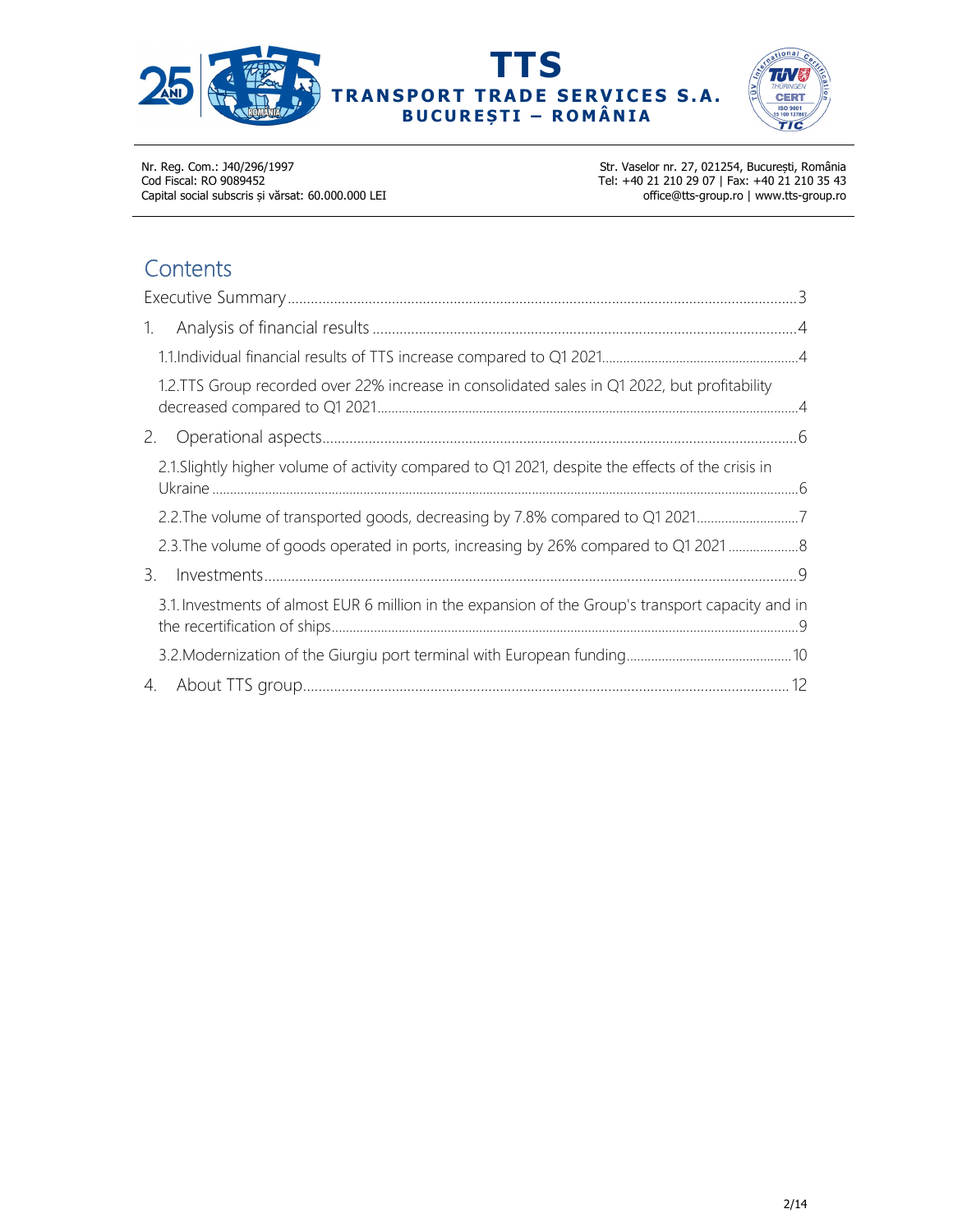





Str. Vaselor nr. 27, 021254, București, România Tel: +40 21 210 29 07 | Fax: +40 21 210 35 43 office@tts-group.ro | www.tts-group.ro

# Executive Summary

- I. TTS Group has successfully faced a difficult period, marked by the effects of the war in Ukraine on economic activity. The group recorded significant revenue increases and a profit advance at the individual level. At a consolidated level, there was a decrease in profit, due to the unfavorable conditions generated by the reconfiguration of supply chains and explosive price increases - effects of the war in Ukraine, as well as unfavorable navigation conditions caused by the low level of the Danube.
- II. At the level of individual results, TTS (Transport Trade Services) S.A. registered an increase in turnover by 14.5 million lei (+ 15.6%) compared to Q1 2021 and increases in profitability on the whole line: + 12.8% EBITDA, + 12.7% operating result, + 7.3% net profit,
- III. At the level of consolidated results, the TTS group registered an increase in turnover by RON 29.7 million (+ 22.6%) compared to Q1 2021 but the profitability was decreasing: - 2.9% EBITDA, -17.1 % operating result, -18.9% net profit. The decrease in profitability was generated exclusively by the river transport segment, while the port operation and shipping segments increased.
- IV. From an operational point of view, the first quarter of 2022 was characterized by an increase of 321,000 tons (+ 26%) compared to Q1 2021 of volumes operated in ports, which offset the decrease by 183,000 tons (-7.8%) compared to of Q1 2021 of the volumes transported by river.
- V. In the first quarter of 2022, the TTS Group invested almost EUR 6 million in expanding river transport capacity through the acquisition of ships and the recertification of ships, and completed the preparation phase of a European-funded Giurgiu port terminal modernization project, totaling 23.9 million lei, of which 9.5 million is the TTS contribution.
- VI. The first effects of the logistical reconfiguration caused by the war in Ukraine determined the congestion of the port of Constanța, causing the slowdown of the transport activity, at the same time with the increase of the quantities of raw materials stored in the port. As the shock of the first reroutings is absorbed, existing stockpiles of goods will be transported from the second quarter, when other effects of the reconfiguration of logistics chains will become visible, including the transport of Ukrainian export goods to the port of Constanța.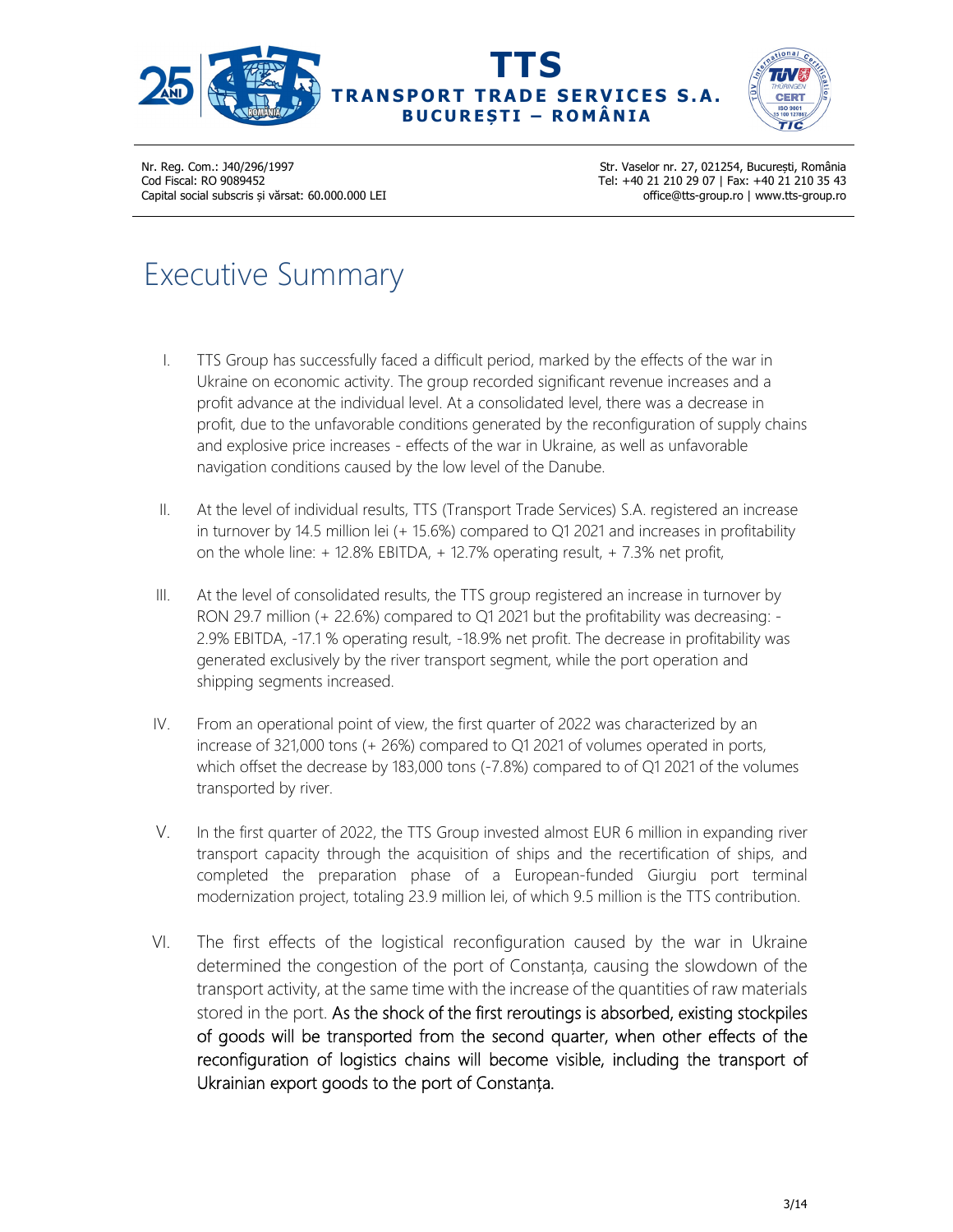



Str. Vaselor nr. 27, 021254, București, România Tel: +40 21 210 29 07 | Fax: +40 21 210 35 43 office@tts-group.ro | www.tts-group.ro

# 1. Analysis of financial results

## 1.1. Individual financial results of TTS increase compared to Q1 2021

| TTS - Individual financial results Q1 2022 |         |                |                    |
|--------------------------------------------|---------|----------------|--------------------|
| (mln. RON)                                 | T1 2022 | T1 2021        | △ 2022/2021        |
| Turnover                                   | 108,0   | 93,5           | $\uparrow$ 15,6%   |
| Operating income                           | 8,6     | $\prime\prime$ | $\spadesuit$ 12,7% |
| Net profit                                 | 7,5     | 7.0            | $\uparrow$ 7,3%    |
| <b>EBITDA</b>                              | 9,7     | 8,6            | $\spadesuit$ 12,8% |

TTS (Transport Trade Services) S.A. ("TTS") registered in Q1 2022 a turnover higher by 14.5 million lei (+ 15.5%) compared to Q1 2021. This result determined an increase in profitability in all chapters, given that the expenses with the services provided by third parties (representing over 95% of the total operating expenses of TTS) increased by 12.5 million lei (+ 14.9%).

It is worth noting, however, that, from the group's point of view, the majority of TTS's external services expenses represent mostly intra-group expenses, respectively the value of the services provided by the group companies active in the transport and port operation segments, especially the services provided by C.N.F.R. NAVROM S.A. ("NAVROM").

## 1.2. TTS Group recorded over 22% increase in consolidated sales in Q1 2022, but profitability decreased compared to Q1 2021

| TTS Group - Consolidated Illiancial results QTZ022 |         |         |                              |
|----------------------------------------------------|---------|---------|------------------------------|
| (mln. RON)                                         | T1 2022 | T1 2021 | △ 2022/2021                  |
| Turnover                                           | 161,7   | 132,0   | $\triangle 22,6%$            |
| Operating income                                   | 15,6    | 18,8    | $\bigvee$ (17,1%)            |
| Overall result                                     | 12,2    | 15,0    | $\bigvee$ (18,9%)            |
| <b>EBITDA</b>                                      | 31,6    | 32,5    | $\blacktriangleright$ (2,9%) |

#### TTS Group - Consolidated financial results Q1 2022

In Q1 2022, the TTS Group registered a consolidated turnover higher by RON 29.7 million (+ 22.6%) compared to Q1 2021, an increase mainly determined by:

- increase of tariffs in O1 2022
- the effects of the BAF clauses ("Bunker Adjustment Fees", contractual hedging clauses on diesel price fluctuations)
- increase in volumes operated in ports and those transported by rail.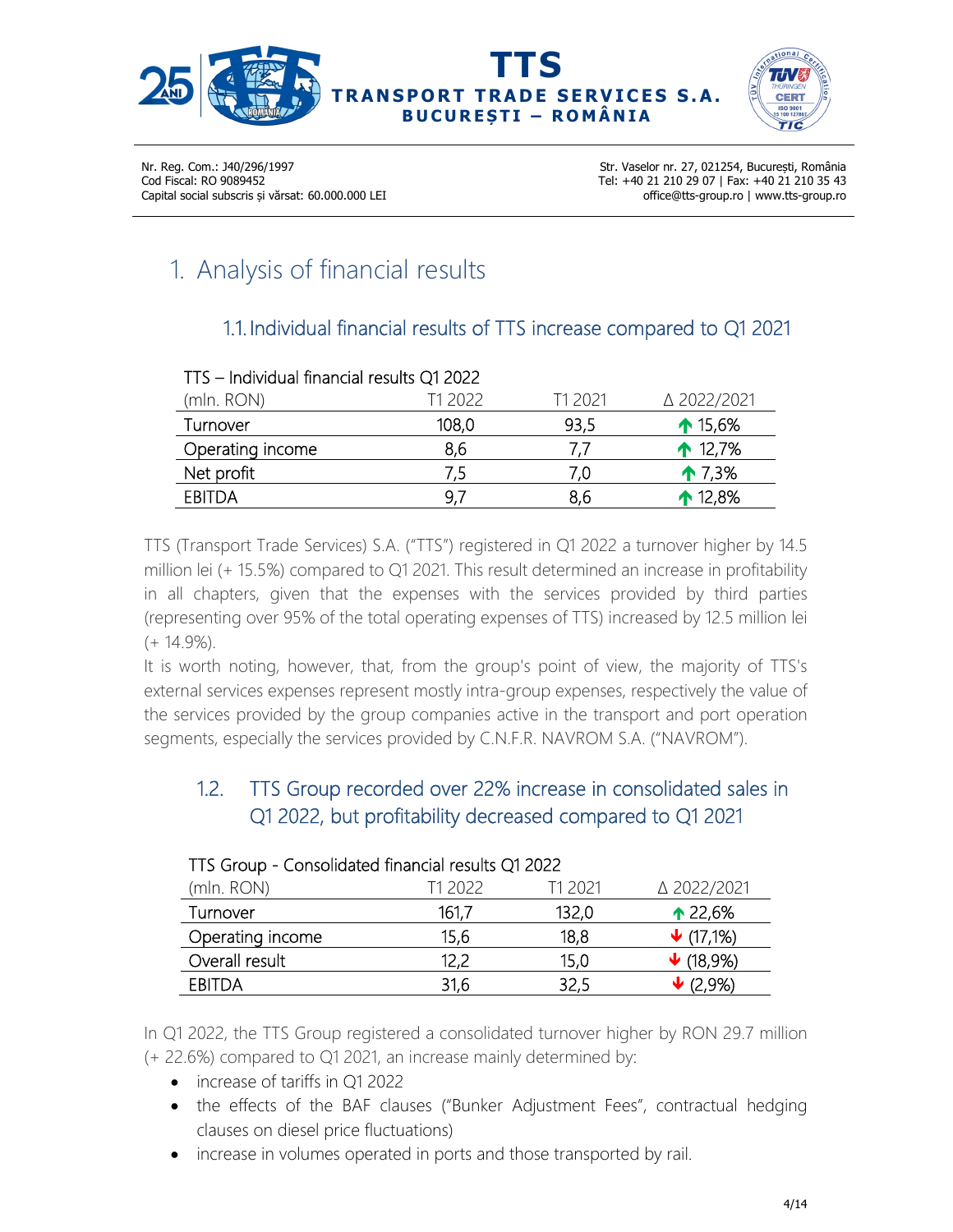



Str. Vaselor nr. 27, 021254, București, România Tel: +40 21 210 29 07 | Fax: +40 21 210 35 43 office@tts-group.ro | www.tts-group.ro

However, consolidated profitability has been declining, solely due to the declining profitability of the river transport segment. This segment felt:

• the effects of the war in Ukraine in February and March - disruption of contracted cargo flows and increased costs caused by explosive price increases,

If under normal conditions the flows of goods carried by TTS on long journeys (Serbia and Hungary) consist of the transport of minerals upstream, coupled with the transport of mainly agricultural goods downstream, this system leads to a low percentage of empty ships in motion, In Q1 2022, the river transport segment faced a shortage of goods available for transport from Hungary and Serbia to Constanța. The lack of goods available for transport from Hungary and Serbia to Constanța was mainly caused by distortions in the cereals market, which resulted in very small quantities of exported cereals, and to a lesser extent by the suspension of scrap export licenses. by Serbia and the fact that unusually large volumes of metallurgical coke transported from Hungary in Q1 2021 were not repeated in Q1 2022.

Under these conditions, the share of empty ships in motion increased from 8.9% in Q1 2021 to 13.9% in Q1 2022, with direct effects on profitability for two reasons:

- the costs of transporting ships from Serbia to Constanta or to loading ports in Romania and Bulgaria were fully borne by NAVROM, without being covered by revenue,
- in the case of the movement of ships without cargo, fluctuations in the price of diesel are not covered by the BAF clauses, in which case NAVROM will have to fully bear the explosive increases in the price of diesel.

The reduction in profitability caused by the disruption of normal transport flows has been amplified by rising prices since the onset of the crisis in Ukraine in Q4 2021, increases that exploded with the outbreak of war. These increases have led to a significant increase in NAVROM's expenditure, mainly on diesel and sheet metal costs required for the maintenance and repair of ships, but also on energy expenditure, tariffs charged by the Danube-Black Sea administration and taxes levied by port administrations.

• the effects of suboptimal navigation conditions determined by the low level of the Danube throughout the quarter.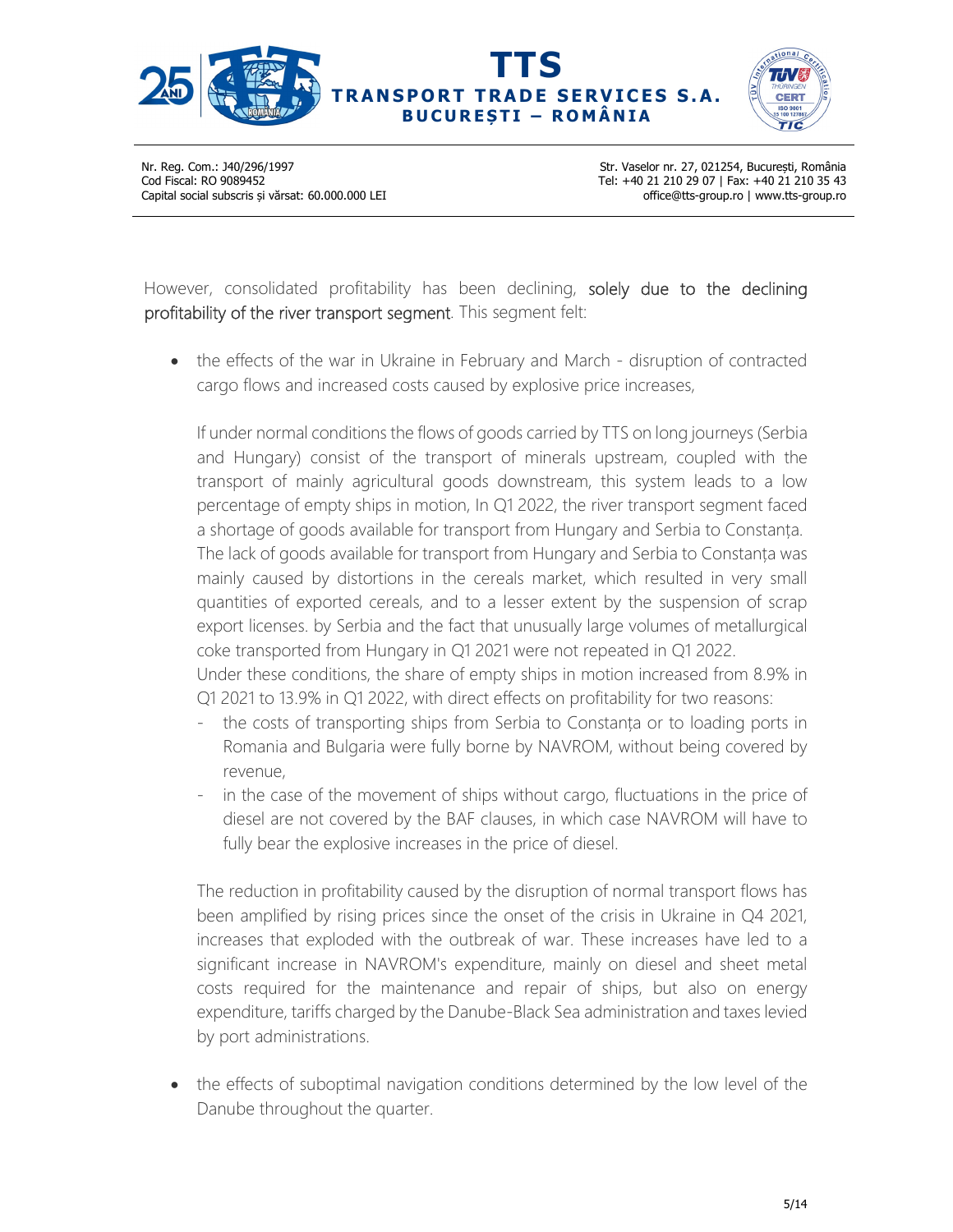



Str. Vaselor nr. 27, 021254, București, România Tel: +40 21 210 29 07 | Fax: +40 21 210 35 43 office@tts-group.ro | www.tts-group.ro

Unfavorable navigation conditions on the Danube also had effects on the profitability of the river transport segment.

The very good situation in Q1 2021, when the barges in the TTS fleet, regardless of size, could be used 100% of the time at maximum capacity, was not repeated Q1 2022. Due to the low level of the Danube in the Zimnicea area (critical for all flows of goods from / to Germany, Austria, Hungary, Croatia, Serbia, western Romania and Bulgaria), in Q1 2022 large barges could be used at maximum capacity only 35% of the time, and small ones only 70% of time.

This led to a decrease in the average load of the unpowered fleet from 71.3% in Q1 2021 to 68.8% in Q1 2022, as a result of the reduction in volumes loaded per convoy. However, if we take into account the fact that on all other transport relations the effects of the low level of the Danube were negligible, the degree of loading for the convoys that crossed the Zimnicea area was significantly lower.

As this reduction affected long-distance convoys with higher unit rates, the revenues brought by these convoys were lower at the same costs, which is reflected in the decrease in profitability in Q1 2022 compared to Q1 2021.

Under these conditions, although the profitability of the port operating and shipping segments was better compared to Q1 2021, the increases were not sufficient to cover the decrease recorded in the transport segment.

# 2. Operational aspects

## 2.1. Slightly higher volume of activity compared to Q1 2021, despite the effects of the crisis in Ukraine

| Volumes transported and operated – QT 2022 |         |         |                    |  |
|--------------------------------------------|---------|---------|--------------------|--|
| (mln. tons)                                | T1 2022 | T1 2021 | △ 2022/2021        |  |
| Agricultural products                      | 1,07    | 0.91    | ↑ 18,08%           |  |
| <b>Minerals</b>                            | 1,98    | 2,16    | $\bigvee$ (8,19%)  |  |
| Chemical products                          | 0,56    | 0,43    | ↑ 29,10%           |  |
| Other                                      | 0,12    | 0,09    | $\triangle$ 25,77% |  |
| Total                                      | 3,74    | 3,60    | $\triangle$ 3,84%  |  |

#### Volumes transported and operated – Q1 2022

The volume of goods transported and operated by the TTS Group in the first quarter of 2022 was 3.74 million tons, an increase of almost 4% compared to the level recorded in Q1 2021.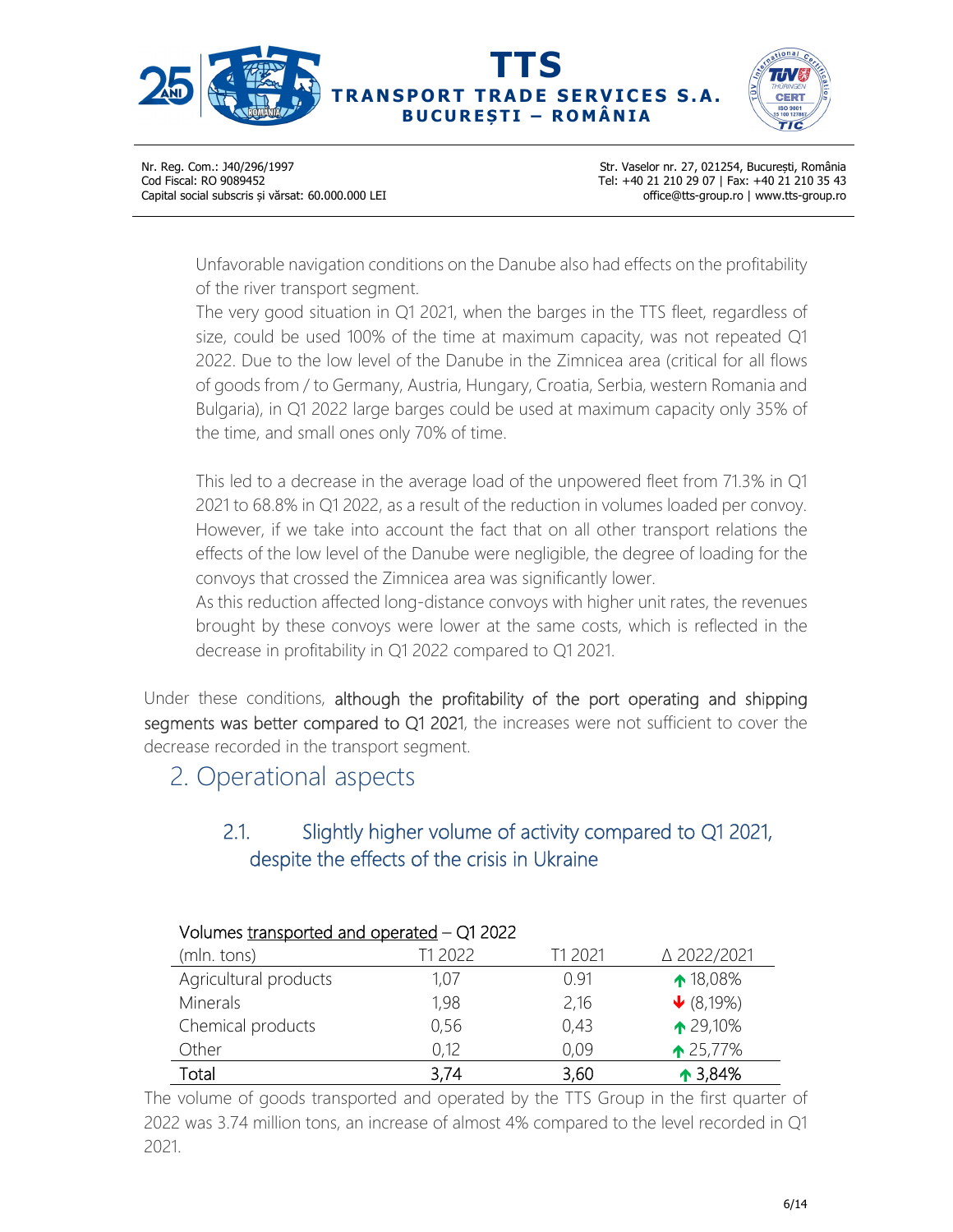



Str. Vaselor nr. 27, 021254, București, România Tel: +40 21 210 29 07 | Fax: +40 21 210 35 43 office@tts-group.ro | www.tts-group.ro

#### The main contribution was made by the volumes of agricultural and chemical products,

which amounted to 1.63 million tons, an increase of 21.6% (+ 290 thousand tons) compared to the level recorded in Q1 2021. This increase fully covered the deficit of 8.19% (- 180 thousand tons) recorded by the total volume of mineral goods transported and operated. The war in Ukraine caused the temporary stop of supplies of raw materials for metallurgy in the port of Izmail, but also the stoppage or disruption of the flow of goods from Russia through Constanta to various destinations in Serbia (especially), Bulgaria and Romania. These disturbances were mitigated / eliminated by the end of March, by resuming deliveries or replacing these products with others of different origins. Also in the second half of March, deliveries resumed through the ports of Izmail and Reni, the effects will be visible starting with April 2022.

On the other hand, the logistical reconfiguration caused by the war in Ukraine led, in the first instance, to the congestion of the port of Constanța starting with the second half of March, which caused delays in loading / unloading operations of barges and a slowdown in carrying out the transport activity. As a result, the volumes transported decreased as the quantities of raw materials stored in the port increased.

As the shock of the first reroutings is absorbed, these stocks will be transported to their destination starting with the second quarter, when other effects of the reconfiguration of logistics chains will become visible, including the transport of Ukrainian export goods to the port of Constanța.

A more detailed picture of the group's activity in the first 3 months of 2022 results by breaking down the volumes by types of operations (transport and operation) and by types of contracts.

### 2.2. The volume of transported goods, decreasing by 7.8% compared to Q1 2021

| Volumes transported by river - Total TTS Group - by types of goods |         |         |                                |
|--------------------------------------------------------------------|---------|---------|--------------------------------|
| (mln. tons)                                                        | T1 2022 | T1 2021 | △ 2022/2021                    |
| Agricultural products                                              | 0,43    | 0,41    | $\triangle$ 3,90%              |
| <b>Minerals</b>                                                    | 1,43    | 1,67    | $\blacktriangleright$ (13,93%) |
| Chemical products                                                  | 0,20    | 0,19    | $\triangle$ 4,15%              |
| Other                                                              | 0,10    | 0,08    | $\uparrow$ 32,47%              |
| Total                                                              | 2,16    | 2,35    | ,8%)                           |

The volume of goods transported by river at group level decreased by 190,000 tons, exclusively due to the reduction of the volume of mineral goods transported.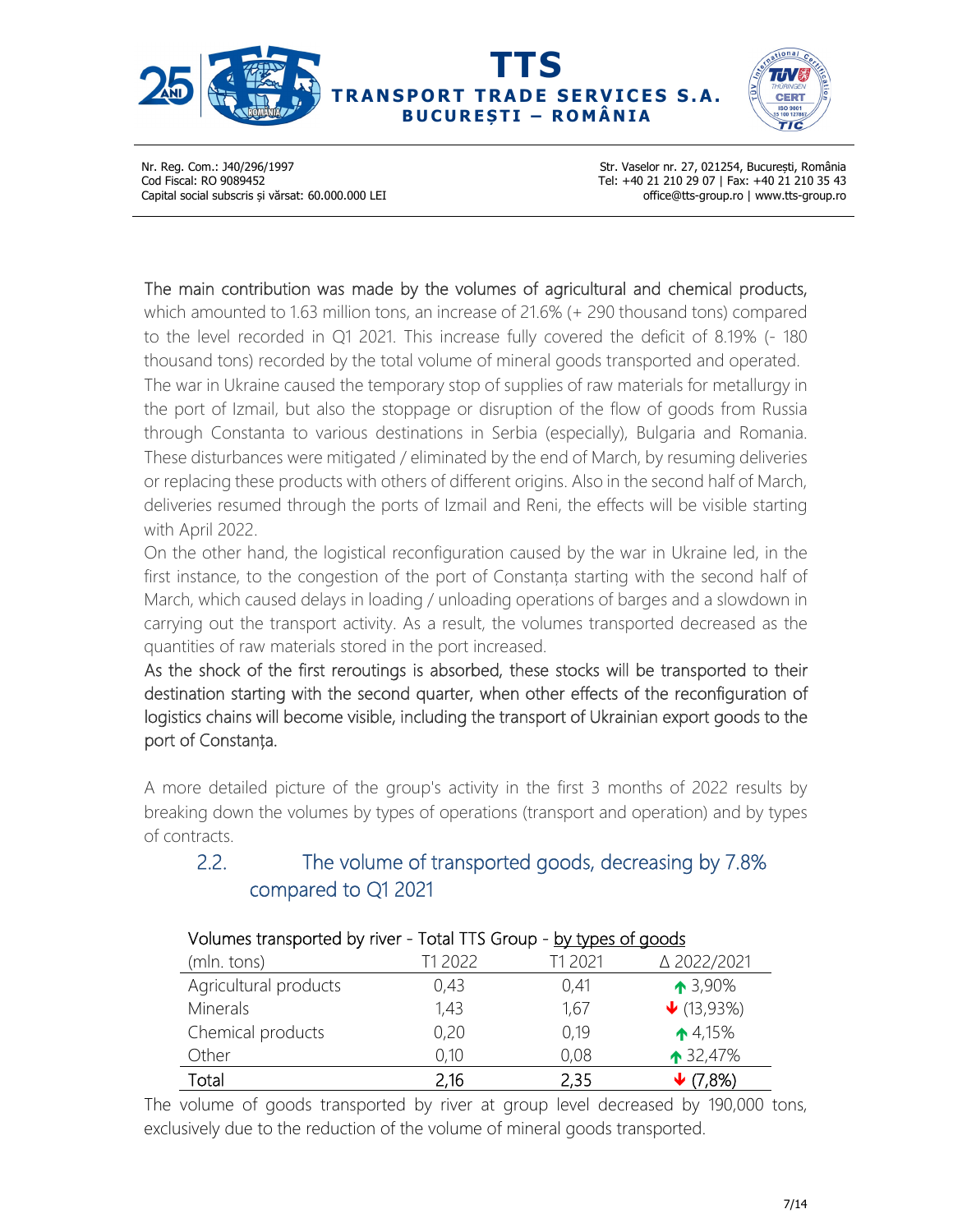



Str. Vaselor nr. 27, 021254, București, România Tel: +40 21 210 29 07 | Fax: +40 21 210 35 43 office@tts-group.ro | www.tts-group.ro

The decrease in the transport of minerals was determined, on the one hand, by the reduction of the volumes of some products, especially bauxite (due to the reduction of alumina production in Tulcea), scrap metal and metallurgical coke from Hungary, with lower volumes than in Q1. 2021 and, on the other hand, unfavorable navigation conditions.

With regard to agricultural commodities, volumes were affected by distortions in the cereals market. The quarter started with low transport volumes - as a result of high prices offered by farmers in the Danube basin, followed by a short period of thawing of the market after the start of the war in Ukraine - as a result of large price increases in international markets, then almost immediately, Hungary (on 06.03.2022) and Serbia (on 10.03.2022) stopped exports (these being resumed, with some restrictions, in April and May 2022, respectively). Therefore, cereals were transported almost exclusively from Bulgaria and Romania to Constanța, the routes being shorter and the fares lower.

Regarding the distribution of volumes transported by type of contract, the main decrease was in the operations contracted by the shipping segment and operated within the group, due to the decrease in mineral volumes, and the reduced volumes of agricultural goods in Hungary and Serbia.

| iwa aangelic operadoris<br>TULUI TIJ UIUUN                                           | <b>Dy</b> type of corrulate |         |                                |
|--------------------------------------------------------------------------------------|-----------------------------|---------|--------------------------------|
| (mln. tons)                                                                          | T1 2022                     | T1 2021 | △ 2022/2021                    |
| Contracted by the shipping segment and transported by third<br>parties               | 0,12                        | 0.04    | $\triangle 215,79\%$           |
| Contracted directly by the river transport segment                                   | 0,56                        | 0.59    | $\bigvee$ (6,40%)              |
| Contracted by the shipping segment and transported by the<br>river transport segment | 1,49                        | 1.71    | $\blacktriangleright$ (13,25%) |
| Total                                                                                | 2,16                        | 2,35    | $\blacktriangleright$ (7,8%)   |
|                                                                                      |                             |         |                                |

#### River transport operations - Total TTS Group - by type of contract

## 2.3. The volume of goods operated in ports, increasing by 26% compared to Q1 2021

The volume of goods operated in ports at group level increased by 321,000 tons, the port operations compensating for the decreases registered on the river transport segment.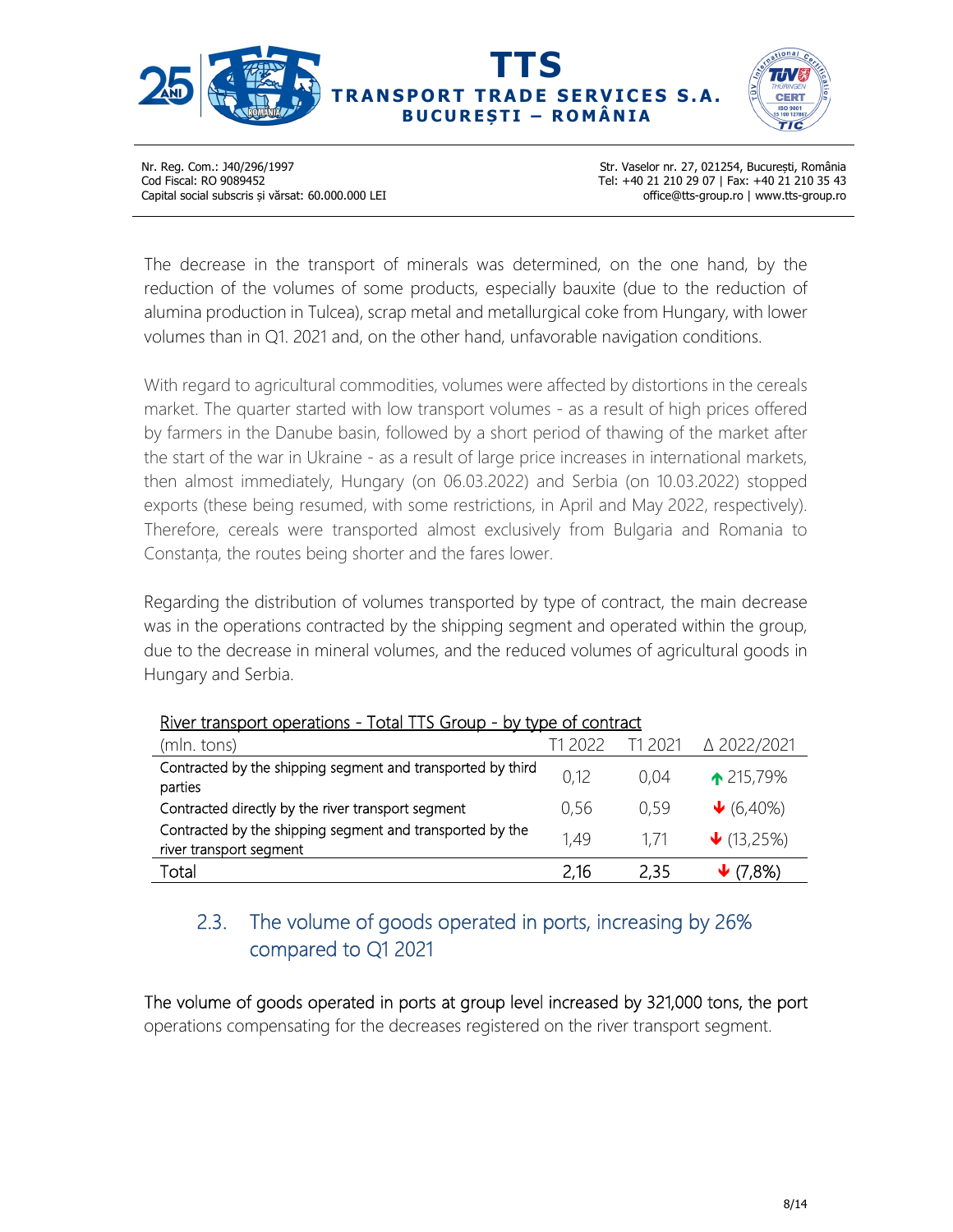



Str. Vaselor nr. 27, 021254, București, România Tel: +40 21 210 29 07 | Fax: +40 21 210 35 43 office@tts-group.ro | www.tts-group.ro

#### Volumes operated in ports - Total TTS Group - by types of cargo

| (mln. tons)           | T1 2022 | T1 2021 | △ 2022/2021         |
|-----------------------|---------|---------|---------------------|
| Agricultural products | 0.65    | 0,5     | $\triangle 29,78\%$ |
| Minerals              | 0,55    | 0,5     | $\uparrow$ 11,09%   |
| Chemical products     | 0,36    | 0.24    | $\triangle$ 49,17%  |
| Total                 | 1,55    | 1,23    | $\triangle$ 26,03%  |

The breakdown by type of contract shows that the activity carried out by the port operators within the group, increasing by 243,000 tons (+ 27.2%) compared to Q1 2021, supported the increase of the level of port operations at group level.

#### Port operations - Total TTS Group - by type of contract

| (mil. tone)                                                                                                              | T1 2022      | T1 2021      | △ 2022/2021                                 |
|--------------------------------------------------------------------------------------------------------------------------|--------------|--------------|---------------------------------------------|
| Contracted by the shipping segment and operated by<br>third parties<br>Contracted directly by the port operating segment | 0,42<br>0.49 | 0,34<br>0,23 | $\triangle 22,94\%$<br>$\spadesuit$ 118,67% |
| Contracted by the shipping segment and operated by<br>the port operating segment                                         | 0,64         | 0.67         | $\bigvee$ (3,59%)                           |
| Total                                                                                                                    | 1,55         | 1,23         | $\triangle$ 26,03%                          |

This increase, corroborated with the 23% increase in volumes contracted by the shipping segment, but operated by third parties, shows the capacity operation of the port operators within the group.

## 3. Investments

## 3.1. Investments of almost EUR 6 million in the expansion of the Group's transport capacity and in the recertification of ships

The overwhelming share of investments at group level in Q1 2022 is held by NAVROM investments:

 EUR 3.1 million in expanding transport capacity through ship purchases and upgrades

The main purchase was a package of EUR 2.4 million consisting of 8 EUROPA 2 barges with a combined capacity of 13,600 tonnes, a floating dock and a pontoon,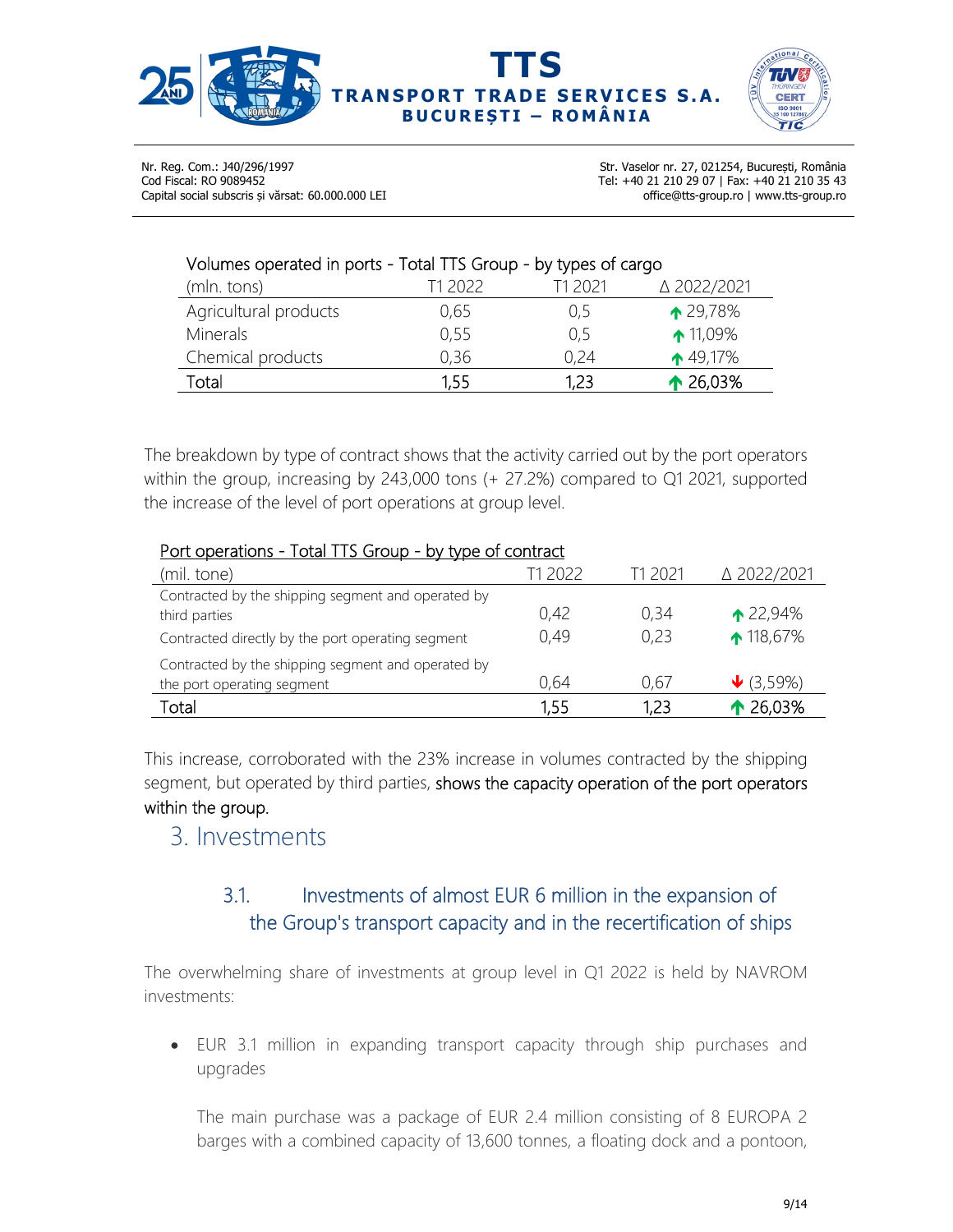



Str. Vaselor nr. 27, 021254, București, România Tel: +40 21 210 29 07 | Fax: +40 21 210 35 43 office@tts-group.ro | www.tts-group.ro

following their award in the tender organized by the judicial liquidator SIERRA QUADRANT S.P.R.L, in an insolvency proceeding.

The main feature of the Group's interest in EUROPA 2 barges is that they are covered barges, which allows them to be used in the transport of any type of dry agricultural, mineral or chemical product. This flexibility in operation (which uncovered barges do not have, as they cannot be used for agricultural products and dry chemicals) allows optimizing the movement of convoys, with positive influences on the profitability of TTS Group. In addition, due to their size (66 m opening at the warehouse and 8.5 m width), the EUROPA 2 barges allow the transport of oversized cargo, being at the same time among the most resistant, both in terms of structure and hull. The optimum load is 1,300 tons at a draft of 2.3 m.

The acquisition of EUROPA 2 barges is part of the modernization of the unpowered fleet, with NAVROM owning 201 covered barges following the acquisition.

The floating dock will increase the number of non-propelled ships recertified in the Group's shipyards. This will lead to a reduction in ship repair costs, both by reducing waiting times and by reducing third party costs, which currently have a significant share in the total cost of repairs.

This investment will increase the operational efficiency of the fleet of non-propelled vessels, to be reflected in the consolidated operating results of TTS Group.

 2 EUR 2.6 million (representing 29.5% of the total amount budgeted by NAVROM for 2022) in works required for ship recertifications (31 unpowered ships - of which 8 were completed in Q1 2022, the other 23 being in various stages of construction, 4 powered ships, and 2 technical / auxiliary ships).

## 3.2. Modernization of the Giurgiu port terminal with European funding

Also in Q1 2022, the preparation phase of a modernization project of Giurgiu port owned by TTS took place, with a total value of 23.9 million lei ("Modernization of infrastructure in Giurgiu port, Ramadan area, berths 1, 2 - port platform, utilities, access routes "), the subject of an application for funding through the POIM, under Call POIM/642/1/3/Increasing the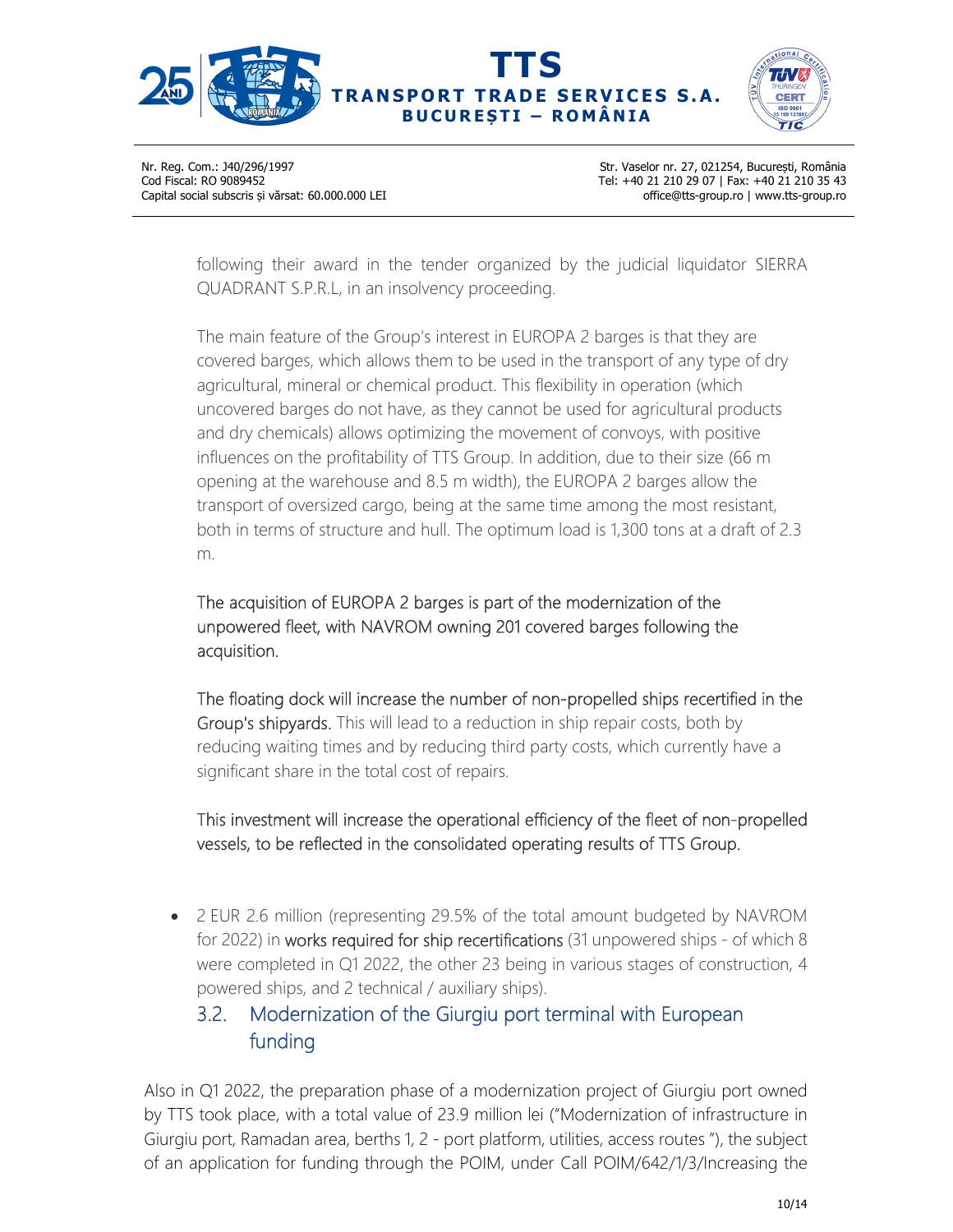



Str. Vaselor nr. 27, 021254, București, România Tel: +40 21 210 29 07 | Fax: +40 21 210 35 43 office@tts-group.ro | www.tts-group.ro

use of waterways and ports located on the central TEN-T network/3/Increasing the level of for the use of waterways and ports located on the central TEN-T network, opened under the Large Infrastructure Operational Program 2014-2020, Priority Axis 1, Specific Objective 1.3 "Increasing the volume of goods transited through intermodal terminals and ports".

The TTS investment in the project is 9.5 million lei, the difference being covered by European funding. The project includes the arrangement of 9,980 sqm port platform, 175 ml fire repellant water network, 1 20 / 0.4 kV substation, 700 ml electrical network, 150 ml crane track, 2x250 ml railway and administrative space arrangement, and has an estimated term of completion 24 months.

The funding application is in the final stages of approval.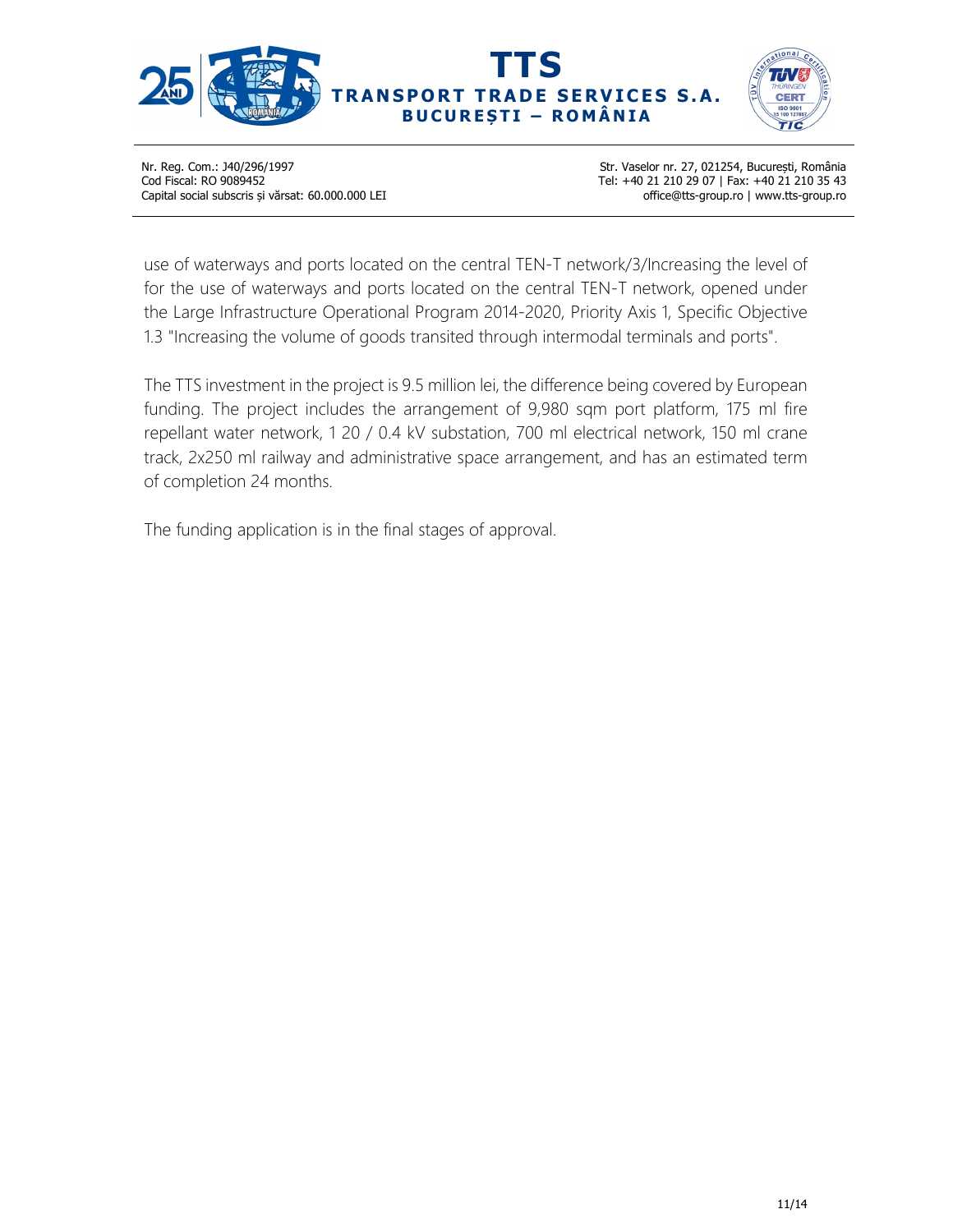



Str. Vaselor nr. 27, 021254, București, România Tel: +40 21 210 29 07 | Fax: +40 21 210 35 43 office@tts-group.ro | www.tts-group.ro

# 4. About TTS group

The Transport Trade Services group of companies ("TTS Group" or "the Group") is one of the largest integrated inland waterway carriers in the Danube Basin and is composed of 16 companies, namely TTS (Transport Trade Services) S.A. ("TTS" or "Company"), 13 companies in which TTS holds, directly or indirectly, more than 50% of the share capital and 2 in which it holds minority positions. Eleven companies in the Group operate in the three main business segments of the Group:

| International Shipping: | TTS (Transport Trade Services) S.A. București,<br>TTS (Transport Trade Services) GmbH. Viena,<br>Plimsoll Zrt. Budapesta,<br>Transterminal - S S.R.L.Chișinău |
|-------------------------|---------------------------------------------------------------------------------------------------------------------------------------------------------------|
| River transport:        | CNFR NAVROM S.A. Galați,<br>Navrom Bac S.R.L. Galați,<br>Fluvius Kft. Budapesta                                                                               |
| Port Operation:         | Canopus Star S.R.L. Constanța,<br>TTS Operator S.R.L. Constanța,<br>TTS Porturi Fluviale S.R.L. Galați,<br>Port of Fajsz Kft. Fajsz (Ungaria)                 |

The main goods transported and operated in ports are: mineral products (raw materials for the steel industry and rolling mills), agricultural products (cereals, oilseeds and feed) and chemicals (phosphate rock and finished products of the chemical fertilizer industry).

TTS Group has the largest river fleet in the Danube basin, consisting of 481 river units with a capacity of almost 800 thousand tons, 8 floating cranes, as well as port terminals in Constanța and in 7 Danube river ports.

The group offers 3PL (Third Party Logistics) services, respectively integrated transport services (river, railway, road), transshipment (between transport units, from warehouses, silos, etc.), storage (warehouses, silos, river type warehouse units, etc.), agency (production of specific documents ) and any other services specific to the management of the supply chain.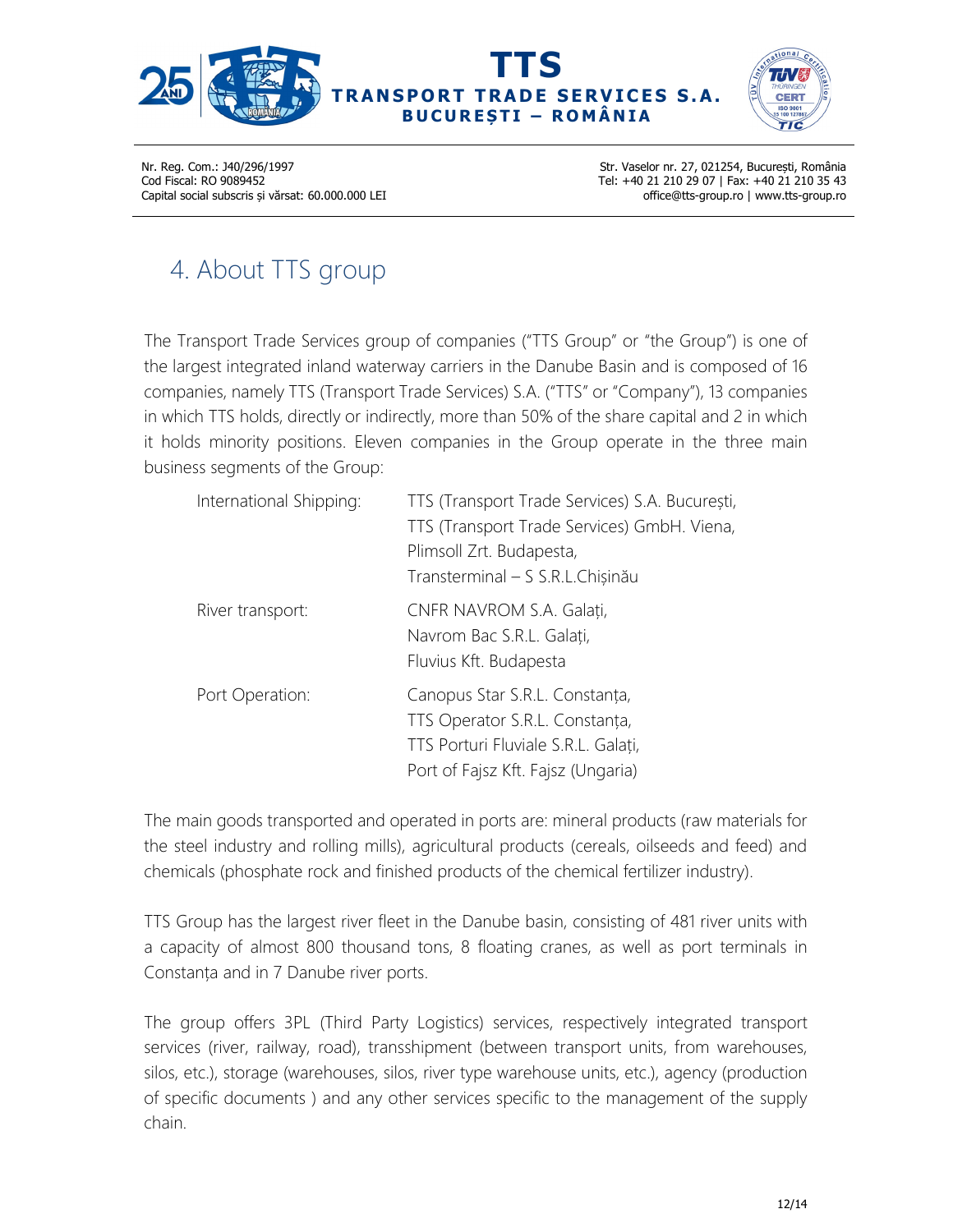



Str. Vaselor nr. 27, 021254, București, România Tel: +40 21 210 29 07 | Fax: +40 21 210 35 43 office@tts-group.ro | www.tts-group.ro

The main member companies of the Group are owned by TTS and, with one exception, are integrated into the Group's business model.



The companies with the greatest impact on the group's activity are those that are part of TTS's core business:

- CNFR NAVROM (RIVER TRANSPORT segment);
- TTS OPERATOR, Canopus and TTS PORTURI FLUVIALE, (PORT OPERATION segment);
- The group's external operations are supported by PORT OF FAJSZ (HU), Plimsoll (HU), Fluvius (HU) and Transport Trade Services Gmbh (AT).